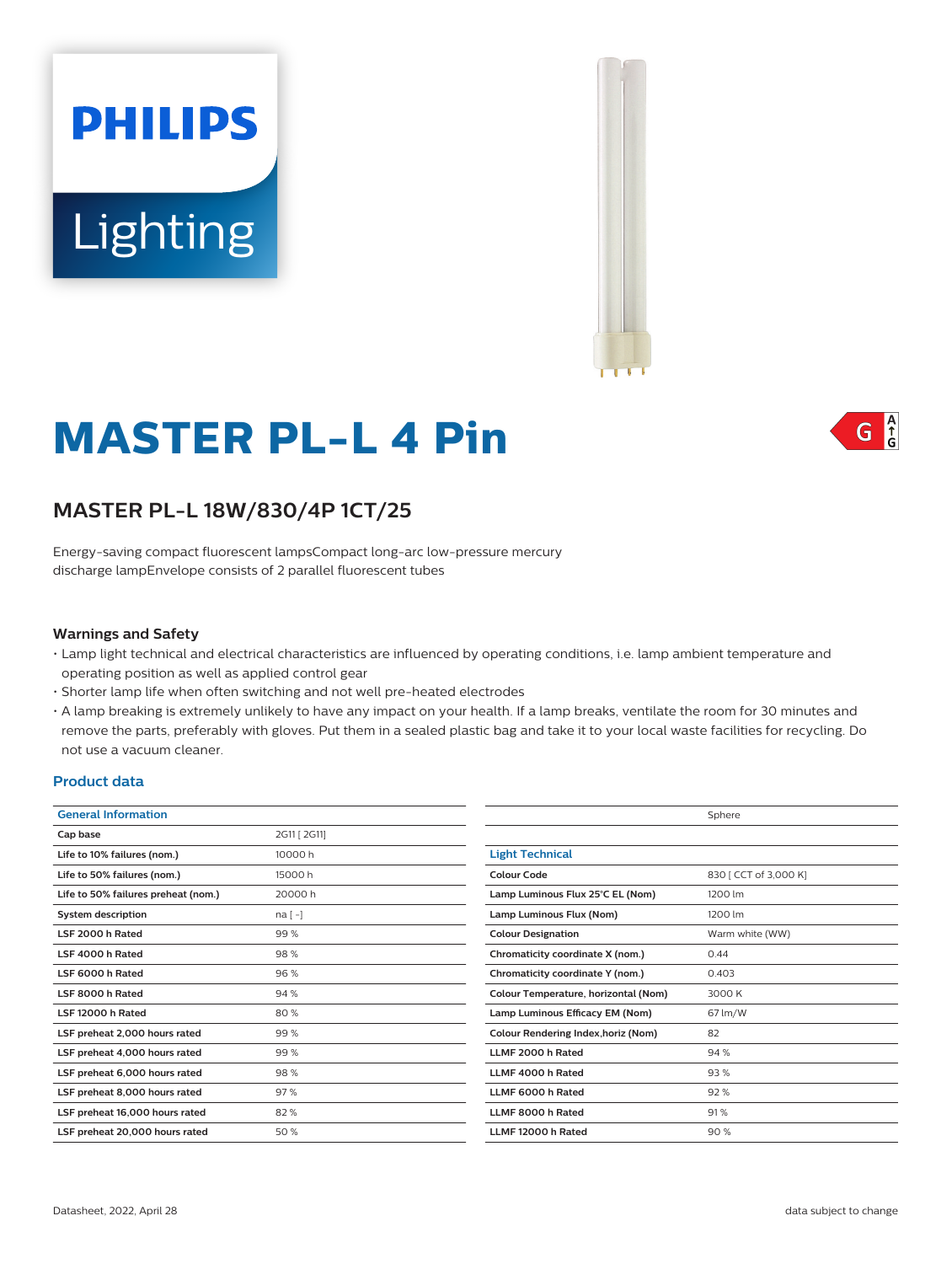# **MASTER PL-L 4 Pin**

| LLMF 16000 h Rated              | 90%     |  |  |
|---------------------------------|---------|--|--|
| LLMF 20000 h Rated              | 90%     |  |  |
|                                 |         |  |  |
| <b>Operating and Electrical</b> |         |  |  |
| Power (Rated) (Nom)             | 18.0 W  |  |  |
| Lamp current (nom.)             | 0.375 A |  |  |
|                                 |         |  |  |
| <b>Temperature</b>              |         |  |  |
| Design temperature (nom.)       | 30 °C   |  |  |
|                                 |         |  |  |
| <b>Controls and Dimming</b>     |         |  |  |
| Dimmable                        | Yes     |  |  |
|                                 |         |  |  |
| <b>Mechanical and Housing</b>   |         |  |  |
| Cap-base information            | 4P      |  |  |
|                                 |         |  |  |
| <b>Approval and Application</b> |         |  |  |
| <b>Energy Efficiency Class</b>  | G       |  |  |

| Mercury (Hg) content (max.)        | 2 mg                          |  |  |  |
|------------------------------------|-------------------------------|--|--|--|
| Mercury (Hg) content (nom.)        | 2.0 <sub>mg</sub>             |  |  |  |
| Energy consumption kWh/1,000 hours | 18 kWh                        |  |  |  |
|                                    | 423262                        |  |  |  |
|                                    |                               |  |  |  |
| <b>Product Data</b>                |                               |  |  |  |
| Full product code                  | 871150070668340               |  |  |  |
| Order product name                 | MASTER PL-L 18W/830/4P 1CT/25 |  |  |  |
| EAN/UPC - product                  | 8711500706683                 |  |  |  |
| Order code                         | 927903008370                  |  |  |  |
| SAP numerator - quantity per pack  | 1                             |  |  |  |
| Numerator - packs per outer box    | 25                            |  |  |  |
| <b>SAP</b> material                | 927903008370                  |  |  |  |
| SAP net weight (piece)             | 60.900 g                      |  |  |  |
| <b>ILCOS</b> code                  | FSD-18/30/1B-E-2G11           |  |  |  |

### **Dimensional drawing**



| MASTER PL-L 18W/830/4P 39.0 mm 18.0 mm 194.2 mm 220 mm 226.6 mm |  |  |  |
|-----------------------------------------------------------------|--|--|--|
| 1CT/25                                                          |  |  |  |
|                                                                 |  |  |  |

**Product D (max) D1 (max) A (max) B (max) C (max)**



#### **Lightcolour /830**

**Lightcolour /830**

**Photometric data**

 $\bar{a}$